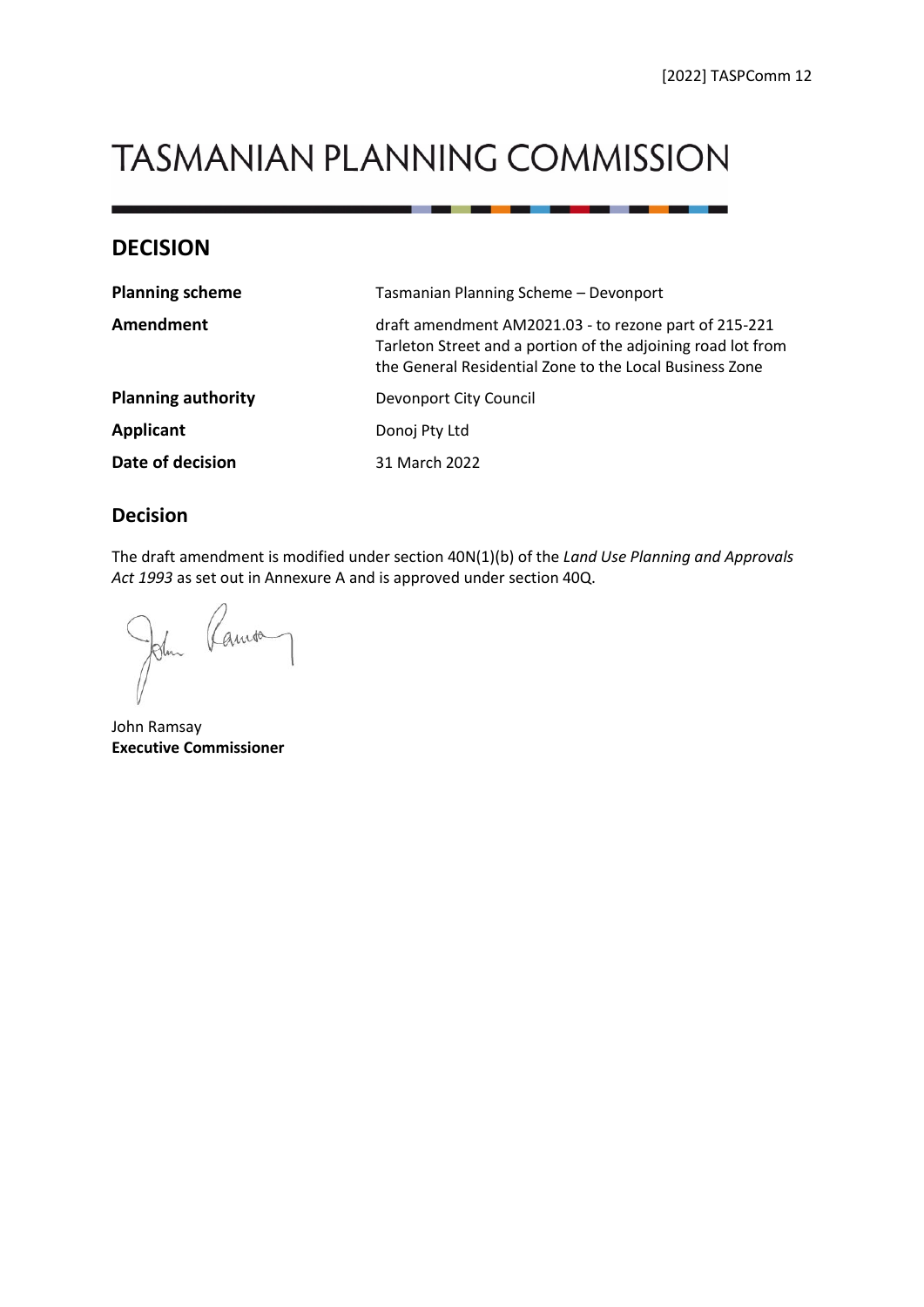## *Land Use Planning and Approvals Act 1993 (the Act***)**

# **Erratum under section 81AA(1)**

# **Decision on Devonport Local Provisions Schedule - draft amendment AM2021.03**

## **dated 31 March 2022**

## **Table 1- list of corrections to the decision and the approved instrument**

| Page | Paragraph              | <b>Correction</b>                                                                                                                                                                  | <b>Approved</b>                                                        |
|------|------------------------|------------------------------------------------------------------------------------------------------------------------------------------------------------------------------------|------------------------------------------------------------------------|
| 6    | Annexure A             | Modify the map to<br>extend the rezoning<br>to the centreline of<br>Riverview Avenue.                                                                                              | John Ramsay<br><b>Executive</b><br><b>Commissioner</b>                 |
|      |                        | The correction to<br>the map is shown<br>below.                                                                                                                                    | 1 April 2022                                                           |
| 1    | Approved<br>instrument | Modify the<br>approved<br>instrument to refer<br>to the Devonport<br><b>Local Provisions</b><br>Schedule, not the<br><b>Meander Valley</b><br><b>Local Provisions</b><br>Schedule. | John Ramsay<br><b>Executive</b><br><b>Commissioner</b><br>1 April 2022 |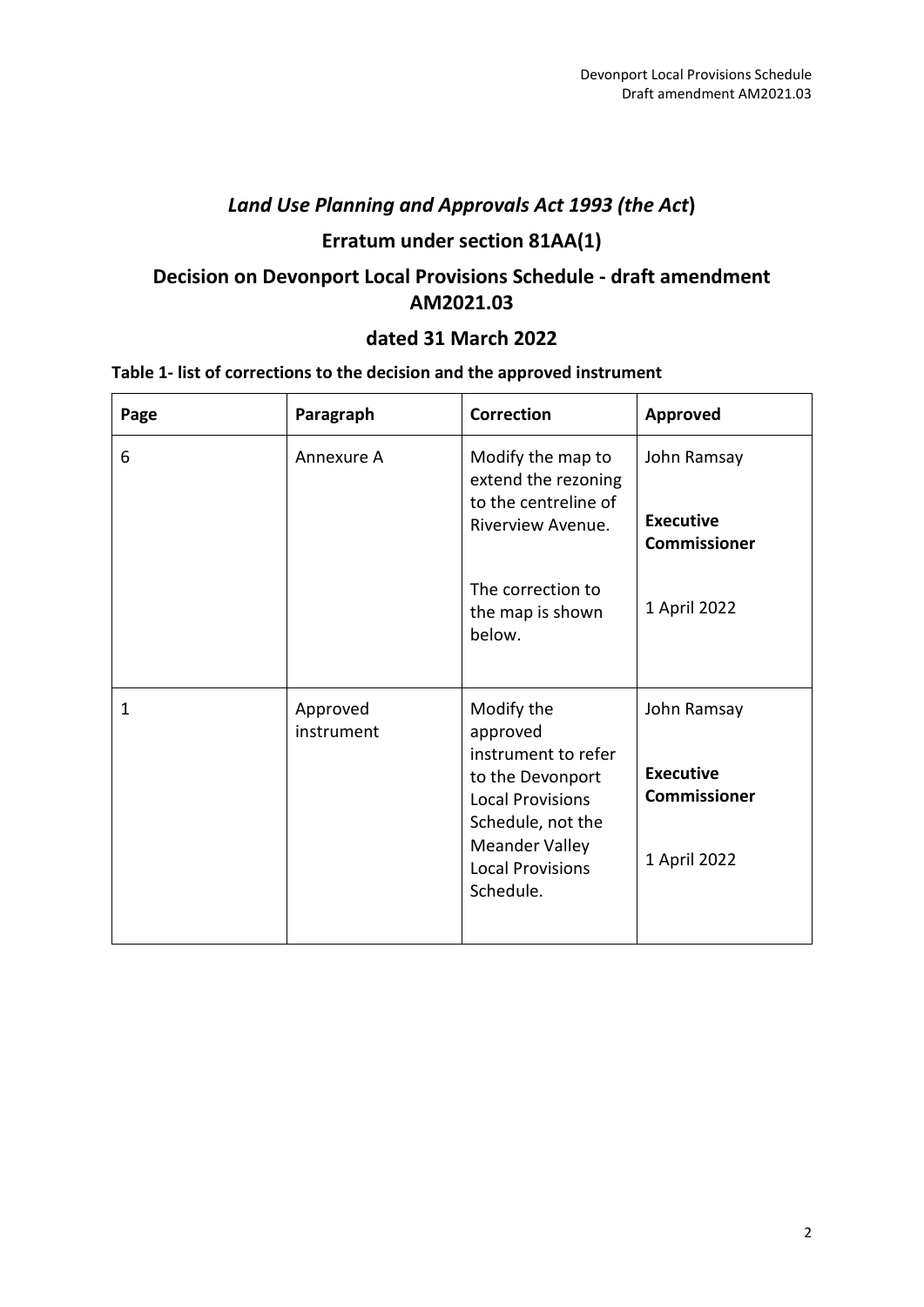## **Annexure A**

Modified amendment AM2021.03, Tasmanian Planning Scheme - Devonport

1. Rezone 215-221 Tarleton Street, East Devonport (folio of the Register 21185/2) and part of the adjoining roadway (folio of the Register 158439/1) from the General Residential Zone to the Local Business Zone, as identified in the following map**:**

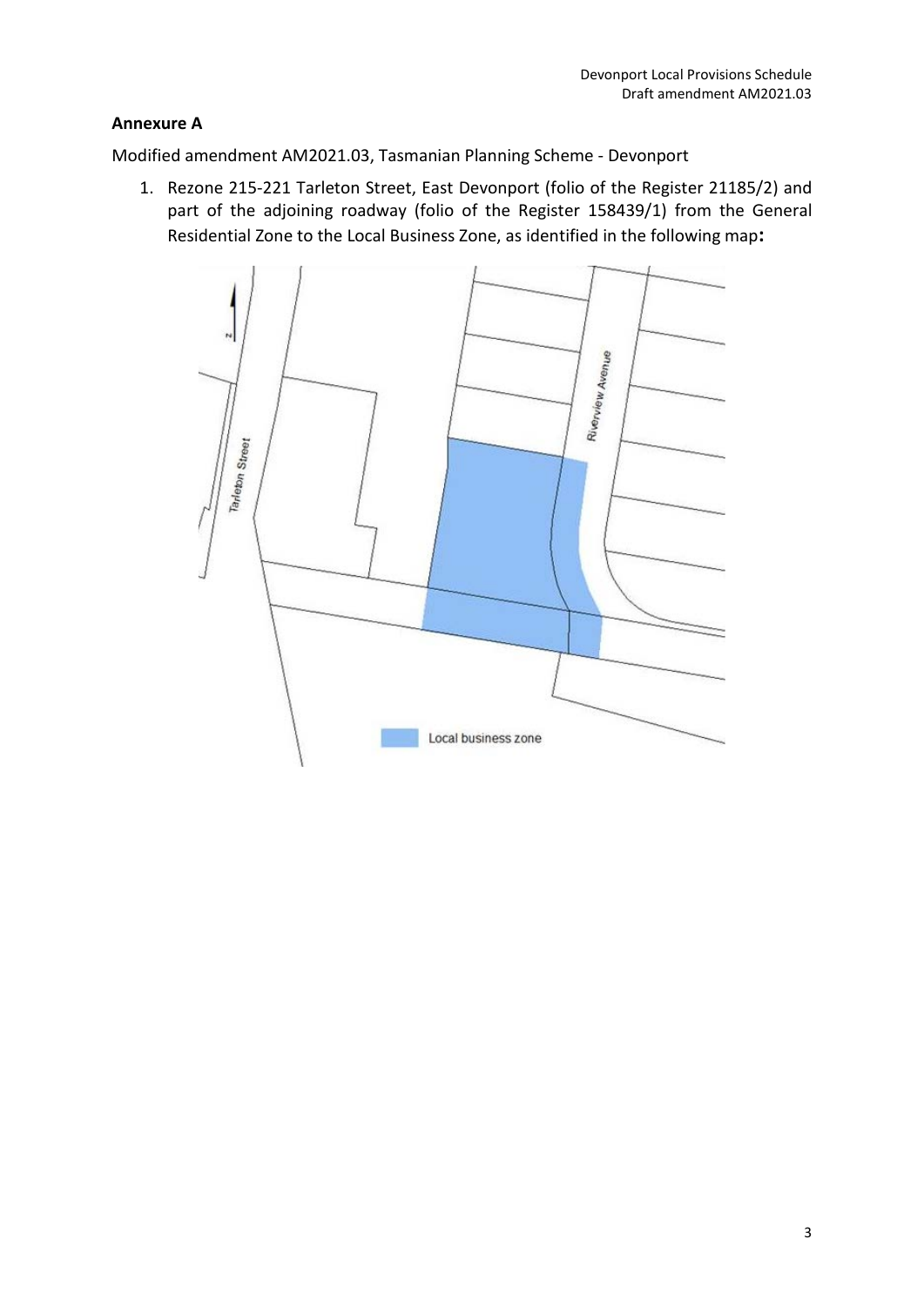# **REASONS FOR DECISION**

## **Background**

## **Amendment**

The amendment seeks to rezone a part of 215-221 Tarleton Street and a portion of the adjoining road lot from the General Residential Zone to the Local Business Zone.

### **Site information**

The subject land is located at 215-221 Tarleton Street, East Devonport. It also comprises a road title, with a frontage to Tarleton Street. The site is developed with a motel and the existing commercial uses include visitor accommodation, a restaurant, bars and associated vehicle parking and laundry facilities. The portion of the site subject to rezoning has an area of 2700m2 and is currently vacant.

The site is surrounded by land zoned General Residential, Open Space, Environmental Management and Local Business.

### **Issues raised in representations**

The draft amendment was referred to TasWater under section 56S of the *Water and Sewerage Industry Act 2008*. In response TasWater made a representation stating no objection to the draft amendment and that TasWater did not wish to attend any hearing.

## **Consideration of the draft amendment**

- 1. Under section 40M of the *Land Use Planning and Approvals Act 1993* (the Act), the Commission is required to consider the draft amendment to the Local Provisions Schedule (LPS) / LPS Devonport and the representations, statements and recommendations contained in the planning authority's section 40K report and any information obtained at a hearing.
- 2. 1 representation was received and after consultation under section 40L(2) of the Act, the Commission dispensed with holding a hearing.
- 3. The Commission must also consider whether the draft amendment meets the LPS criteria as set out under section 34(2) of the Act:
	- (a) contains all the provisions that the SPPs specify must be contained in an LPS; and
	- (b) is in accordance with section 32; and
	- (c) furthers the objectives set out in Schedule 1; and
	- (d) is consistent with each State policy; and
	- (da) satisfies the relevant criteria in relation to the TPPs; and
	- (e) as far as practicable, is consistent with the regional land use strategy, if any, for the regional area in which is situated the land to which the relevant planning instrument relates; and
	- (f) has regard to the strategic plan, prepared under section 66 of the *Local Government Act 1993*, that applies in relation to the land to which the relevant planning instrument relates; and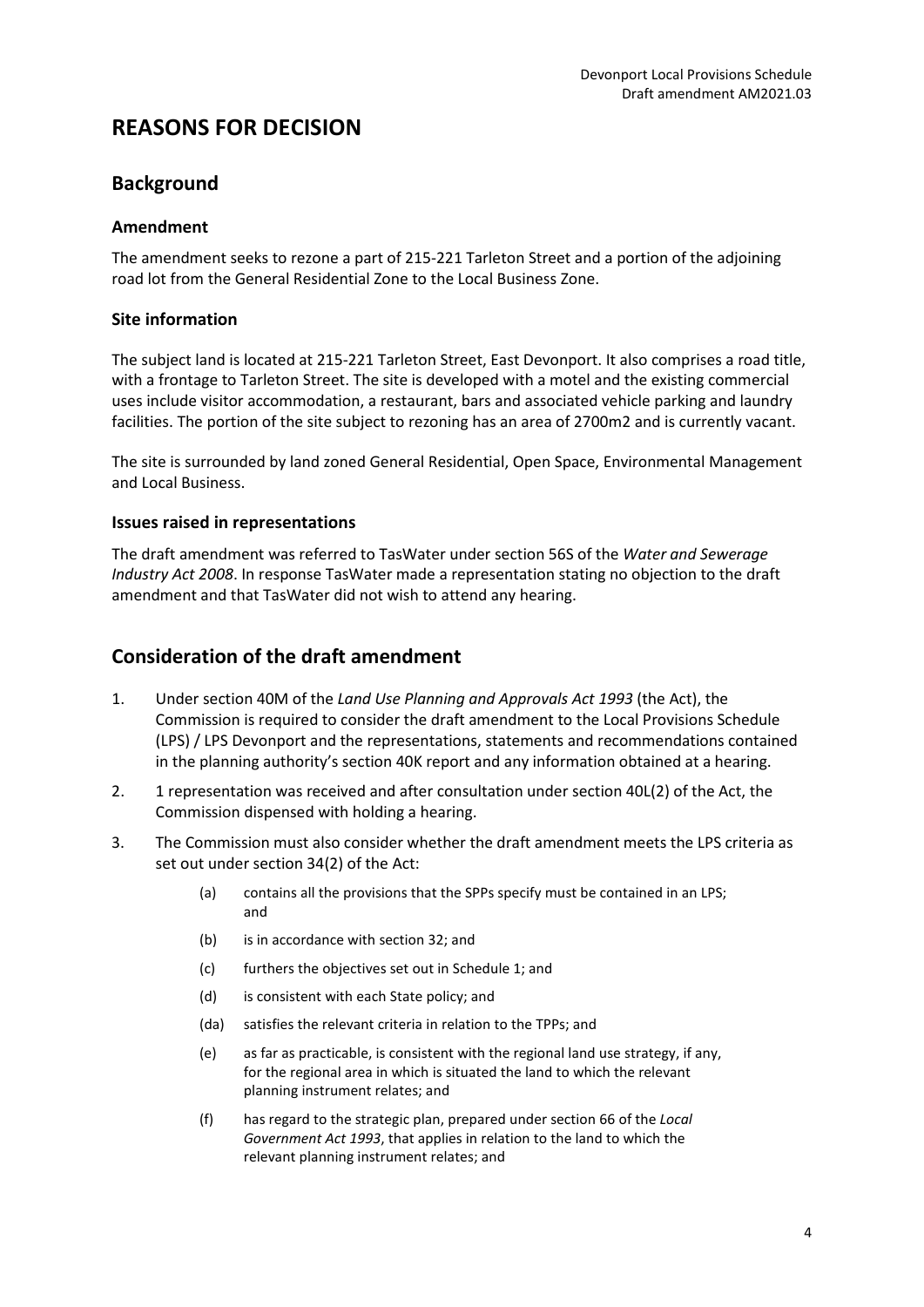- (g) as far as practicable, is consistent with and co-ordinated with any LPSs that apply to municipal areas that are adjacent to the municipal area to which the relevant planning instrument relates;
- (f) must have regard to the impact that the use and development permissible under the amendment will have on the use and development of the region as an entity in environmental, economic and social terms.
- (h) has regard to the safety requirements set out in the standards prescribed under the *Gas Safety Act 2019*.

### **Regional land use strategy**

- 4. The relevant regional strategy under section 30O(1) is the Living on the Coast- The Cradle Coast Regional Land Use Strategy 2010-2030 (the regional strategy).
- 5. The applicant considers that the draft amendment is consistent with the regional land use strategy, because it:
	- provides opportunity for additional land uses, whilst protecting the rights of other existing and potential land uses, therefore optimising the use of land and resources (2.2 Land Use Outcomes for Wise Use of Resources);
	- supports established uses providing for development within an area serviced by public transport and other services (2.3a Changing Climate);
	- is located in a close proximity to the existing retail infrastructure, public transport and passive transportation routes. It is close to local fruit and vegetable sources minimising freight transport and distribution of relevant products (2.3c Changing Climate);
	- maximises utilisation of existing, established land (2.5a Land);
	- broadens the economic activity possible on the subject site, whilst providing for sensitive consideration of potential impacts on adjoining existing land uses and zoning (3.2 Support for Economic Activity );
	- increases employment opportunities supporting and compatible with the adjoining activities, as well as those more broadly across the Devonport community (3.3.1a Economic Activity);
	- supports the adjoining land uses, providing additional employment opportunities for the local community (3.3.1c Economic Activity); and
	- is located on a site close to the Spirit of Tasmania terminal and will provide an alternative for visitors and personnel to stay in Devonport and to pass time locally (3.3.5 Sustainable Tourism).
- 6. The planning authority agrees with the applicant, and considers that the draft amendment is consistent with the regional strategy. The planning authority considers:

The Cradle Coast Regional Land Use Strategy acknowledges that land is required to allow for local and convenient access to a range of businesses including those for social and economic activity. Rezoning the subject site to Local Business will enable improvements to the established hotel industry which benefit both locals and visitors.

#### **Commission consideration**

7. The Commission is satisfied with the justification provided by the applicant and planning authority. The draft amendment allows serviced and established land to be rezoned for commercial purposes, broadening the economic activities possible on the subject site.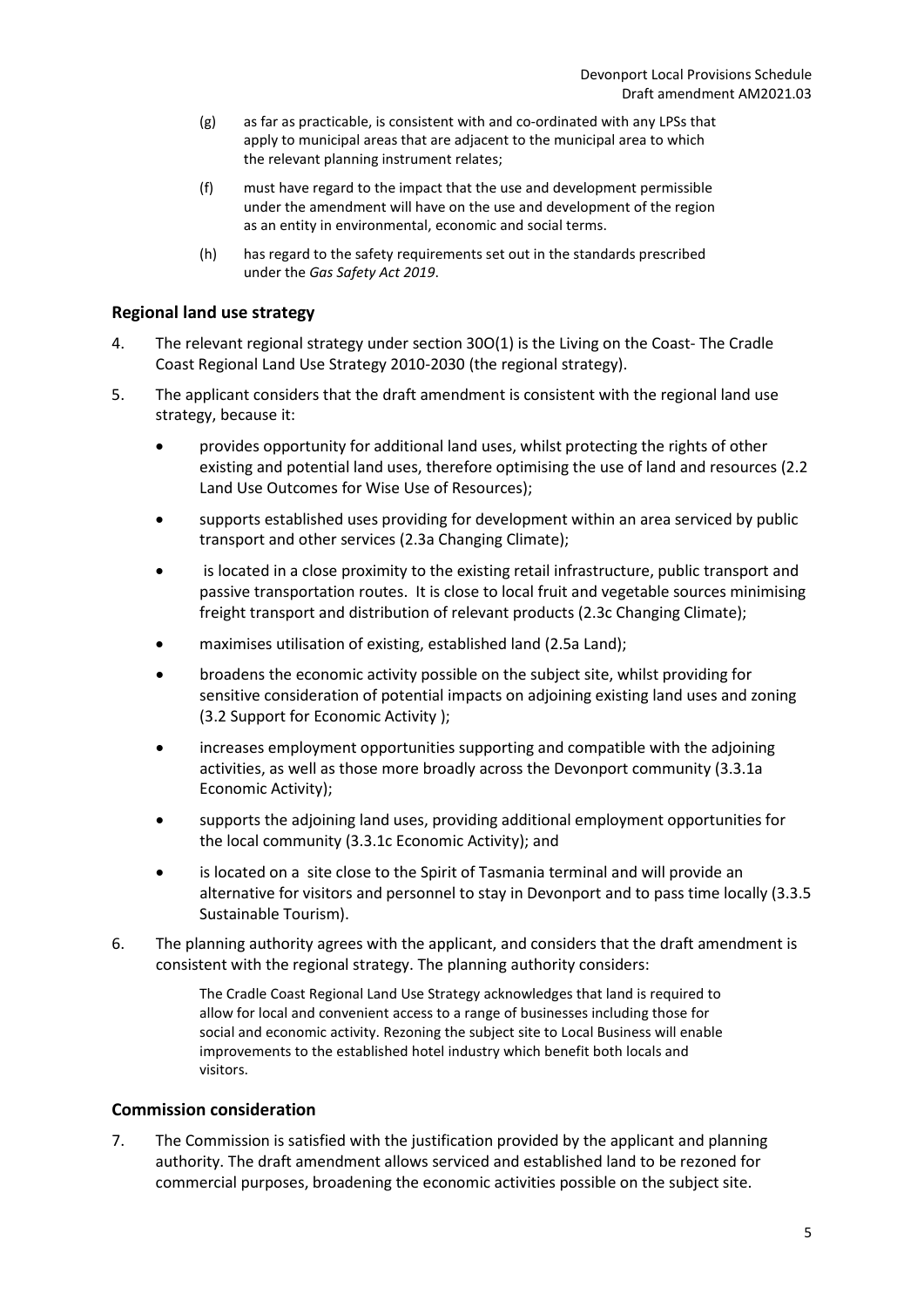- 8. The Commission agrees that the draft amendment is consistent with the regional strategy's policies relating to Support for Economic Activity and Land. The Commission considers that rezoning the site will enable improvements to the established hotel industry, which will in turn benefit the local community.
- 9. The Commission finds that the draft amendment is, as far as is practicable, consistent with the regional strategy.

#### **Suitability of the site**

10. In the supporting report, the applicant considers that the rezoning is consistent with the Objectives of the Local Business Zone, as follows:

> The existing development(s) on the adjoining site provide multiple services to the local community (bottleshop, restaurant, socialising and functions). There are very limited alternatives available to the East Devonport local community, without crossing into Devonport proper. The operations on the adjoining site also provide for direct employment of local residents.

The site is within the established settlement centre of East Devonport. The proposal provides for potential minor expansion of existing uses, and does not result in any modification to the settlement hierarchy.

- 11. The applicant considers that existing infrastructure and services would be utilised, which would allow for a broader scope of infill development. The applicant further notes that, as the site is already utilised for local business purposes, the proposed rezoning would result in collaboration of these adjoining land uses and facilitate access to related services, employment, complementary retail, personal services and other social and recreational facilities in both the Devonport CBD and East Devonport.
- 12. The planning authority agrees with the applicant, and further notes:

Hypothetically, it would be difficult to justify how the Zone Application Guidelines could be satisfied if the site was to be rezoned to the General Residential Zone as the site is highly constrained due to the proximity of the Bass Highway and the adjoining Argosy use.

- 13. The planning authority also notes that the proposed rezoning would consolidate the existing use and further development of the Argosy site to achieve the intended Argosy Master Plan.
- 14. Both the planning authority and the applicant consider that the Local Business Zone under the Tasmanian Planning Scheme- Devonport includes provisions that ensure that a development on the site is of appropriate scale and intensity, and will not have adverse impacts on the adjoining residential land use to the east. The applicant further notes:

..the applicable codes provide for appropriate checks and balances to ensure management of any potential land use conflict.

#### **Commission consideration**

- 15. The Commission agrees with the planning authority and the applicant that the draft amendment would provide services to the local East Devonport community within an established settlement centre of East Devonport. It is noted that the site is already established and constrained by the existing commercial uses and its proximity to the Bass Highway.
- 16. The Commission considers that the Tasmanian Planning Scheme- Devonport includes provisions that protect the amenity of the adjoining land and prevents any potential adverse impacts on the adjoining land. The Commission further notes that the applicable codes , such as the Road and Railway Assets Code and the Parking and Sustainable Transport Code, also provide appropriate protection of adjoining land use, and appropriately manage the adverse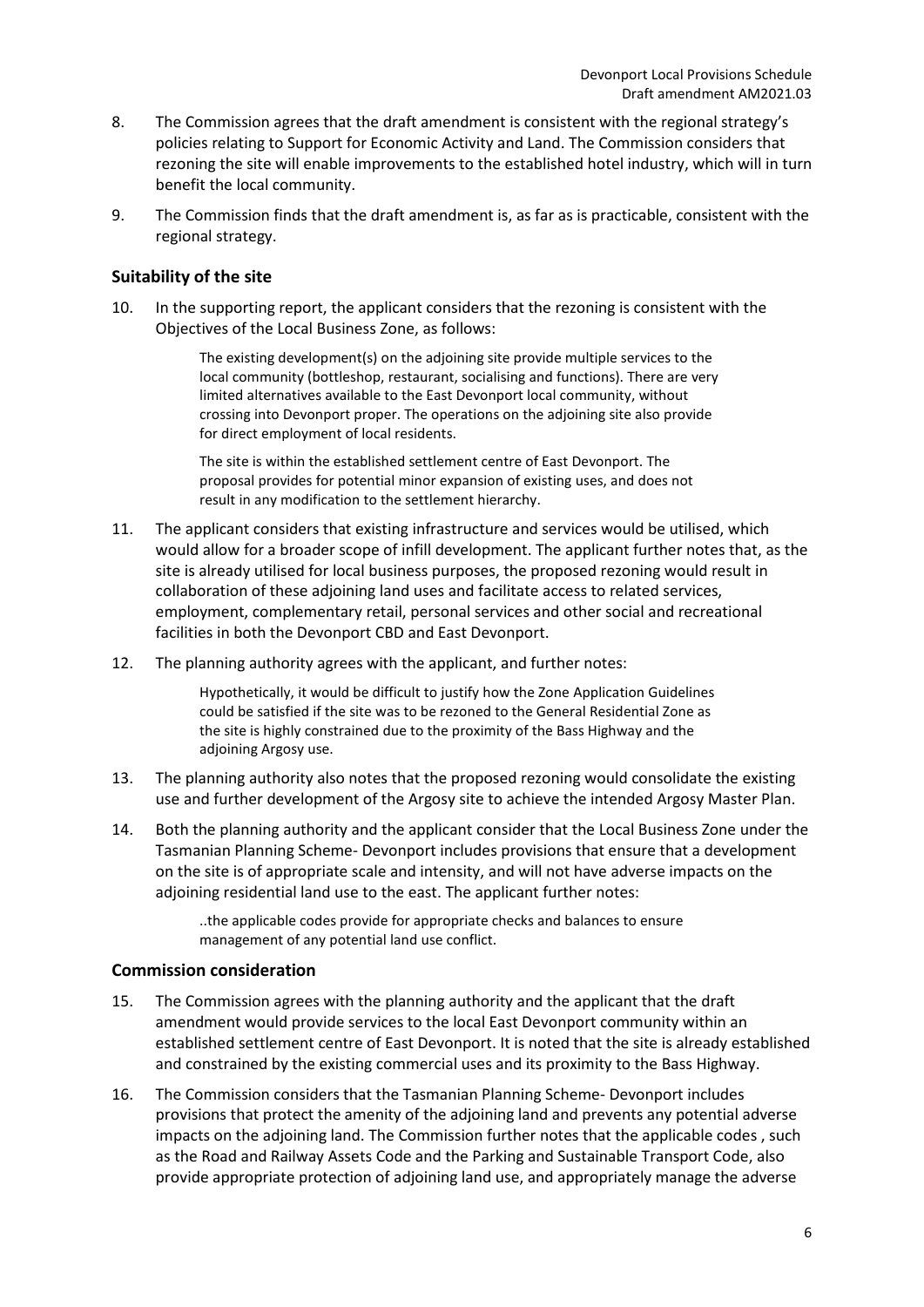impacts to adjoining land uses through stormwater management standards and other relevant Australian Standards.

17. The Commission is satisfied with the applicant's and planning authority's justification for the suitability of the site to accommodate the draft amendment.

#### **State Policies and Resource Management and Planning System Objectives**

#### *The State Coastal Policy 1996*

- 18. The State Coastal Policy 1996 applies as the site is within 1 km of the high water mark along the Mersey River.
- 19. The planning authority provided an assessment against the State Coastal Policy, concluding that the site is located within a highly modified and established area. The planning authority then notes that the subject site does not have any vegetation or identified costal features. The surrounding area, including the adjoining development, is connected to council's reticulated stormwater system which drains to Mersey River via a headwall outlet. The planning authority concludes that the Devonport LPS contains no restrictive overlays over the subject site which are relevant to the State Coastal Policy.

#### **Commission Consideration**

20. The Commission finds that the draft amendment is consistent with the State Coastal Policy. No other State Policies are relevant to the draft amendment. The Commission also finds that the draft amendment it seeks to further the Objectives of the Resource Management and Planning System in Schedule 1 of the Act.

#### **Modifications required to draft amendment**

- 21. Under section 40M of the Act the Commission must consider whether modifications to a draft amendment of an LPS ought to be made.
- 22. The draft amendment is modified to amend the text to clarify and to make a minor modification to the title references to reflect the terminology of folio of the Register rather than CT (see Annexure A).

## **Decision on draft amendment**

23. Subject to the modifications described above, the Commission is satisfied that the draft amendment meets the LPS criteria gives its approval.

## **Attachments**

Annexure A – Modified amendment